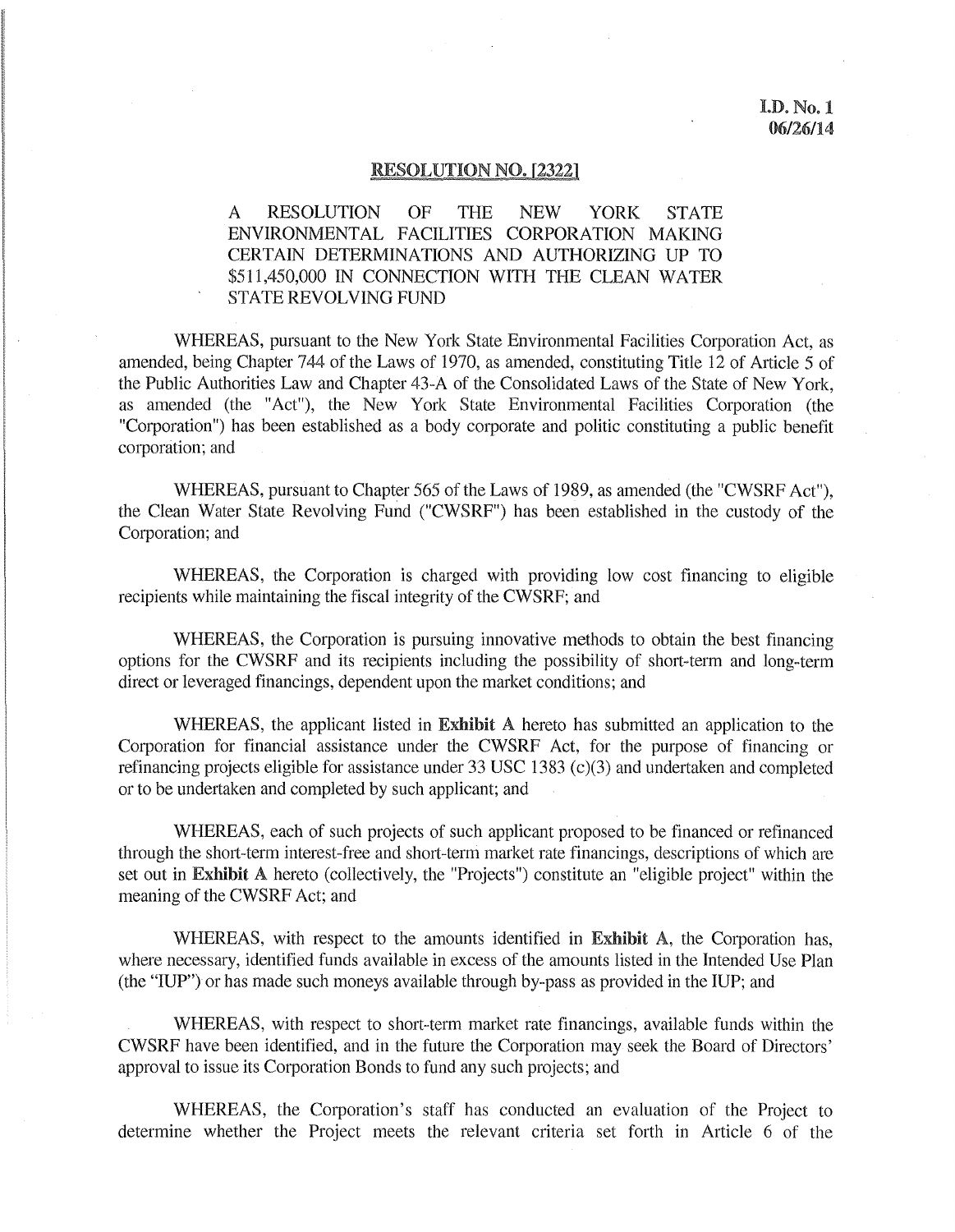Environmental Conservation Law (the "State Smart Growth Public Infrastructure Policy Act") and has made a recommendation to the President; and

WHEREAS, for any Project subject to the State Smart Growth Public Infrastructure Policy Act, the President has attested in a written Smart Growth Impact Statement that the Project meets the relevant criteria as set forth in the Smart Growth Public Infrastructure Policy Act, to the extent practicable or, if a Project does not meet the relevant criteria and compliance is considered impracticable, a detailed statement of justification has been provided; and

WHEREAS, the Corporation desires to make such short-term interest-free and short-term market rate financings to the applicant, in accordance with the terms and conditions set forth in Exhibit A, and as will be more fully set fotth in the closing documents for the financing (the "Financings").

NOW, THEREFORE, BE IT RESOLVED BY THE DIRECTORS OF THE NEW YORK STATE ENVIRONMENTAL FACILITIES CORPORATION, AS FOLLOWS:

## SECTION 1. SHORT TERM FINANCINGS

A. The Corporation has reviewed the information supplied by the financing applicant set forth in Exhibit A in connection with its application for CWSRF financial assistance, and the Corporation hereby determines that it would be impracticable or inadvisable to finance all or a portion of the costs of the Projects from the proceeds of bonds or notes that are special obligations of the Corporation. The filing of the determination contained in this Section l .A in accordance with, and to the extent required by, applicable law and regulations by or at the direction of an officer of the Corporation is hereby authorized and confirmed.

B. To accomplish the purposes of the Act and the CWSRF Act, and to provide for the financing or refinancing of the Projects, the Corporation is hereby authorized to make the Financings, from monies in the CWSRF, to the applicant listed in Exhibit A in compliance with applicable law. Each financing shall be in a principal amount not exceeding the principal amount set forth opposite the name of the applicant in **Exhibit A**; shall bear interest at rates not in excess of those set forth in Exhibit A; each short-term direct Financing and any extension thereof shall mature not later than five years from the date of the initial making of such short-term Financing; such principal amounts and maturities to be determined by either the President, any Vice President, or Chief Financial Officer (collectively, the "Authorized Officers") of the Corporation.

The Corporation is further authorized to guarantee the payment of each short-term market rate financing from monies and assets held in the CWSRF, each short-term market rate financing shall be in a principal amount not exceeding the principal amount set forth opposite the name of the applicant in Exhibit A; shall mature not later than five years from the date of the initial making of such Financing, and shall initially bear interest at the rate or rates not in excess of those set forth in Exhibit A and as may be determined by any Authorized Officer from time to time in accordance with the provisions of the financing agreement.

C. The Authorized Officers are each hereby authorized to prepare, execute, acknowledge and deliver to the applicant a financing agreement for such applicant's Financing, in such form as shall be determined by any Authorized Officer, with such amendments, supplements,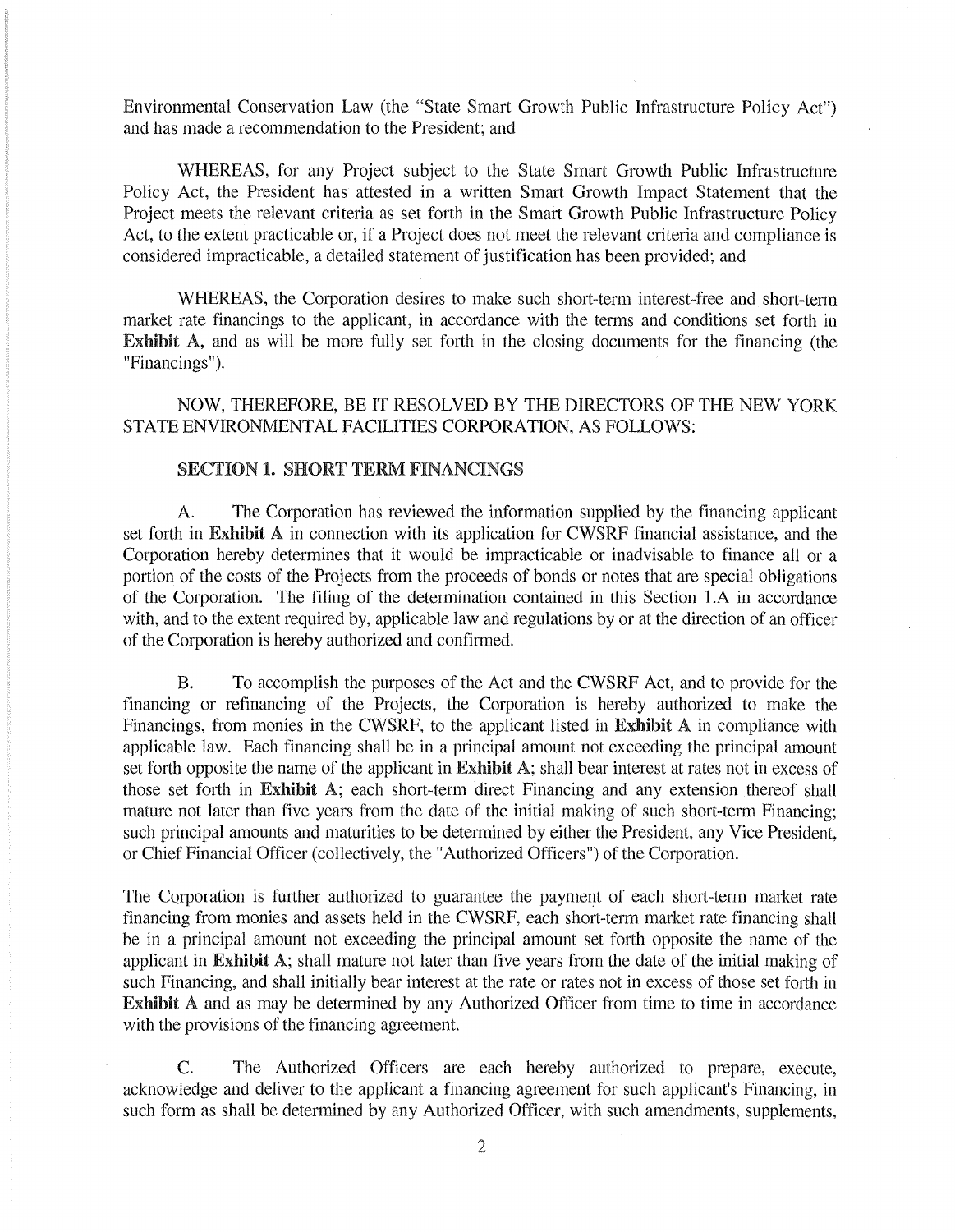changes, insertions and omissions as may be approved by any Authorized Officer. The Chief Financial Officer and the Secretary of the Corporation are each hereby authorized to affix the seal of the Corporation on such documents and attest the same. The execution of such documents by an Authorized Officer shall be conclusive evidence of any approval or determination authorized or required by this Section or by Section l .B of this resolution.

## SECTION 2. GENERAL

A. All covenants, stipulations, obligations and agreements of the Corporation contained in this resolution, and in any financing agreement prepared pursuant to this resolution, shall be deemed to be the covenants, stipulations, obligations and agreements of the Corporation to the full extent authorized or permitted by law, and such covenants, stipulations, obligations and agreements shall be binding upon the Corporation and its successors from time to time and upon any board or body to which any powers or duties affecting such covenants, stipulations, obligations and agreements shall be transferred by or in accordance with law. Except as otherwise provided in this resolution, all rights, powers and privileges conferred and duties and liabilities imposed upon the Corporation by the provisions of this resolution, or by any financing agreement prepared pursuant to this resolution, shall be exercised or performed by the Corporation or by such directors, officers, board or body as may be required by law to exercise such powers and to perform such duties.

B. No covenant, stipulation, obligation or agreement contained in this resolution, or in any financing agreement prepared pursuant to this resolution, shall be deemed a covenant, stipulation, obligation or agreement of any director, officer, agent or employee of the Corporation in his or her individual capacity and neither the Directors of the Corporation nor any Authorized Officer executing any such financing agreement shall be liable personally thereon or be subject to personal liability by reason of the execution thereof.

C. The Authorized Officers and the Secretary of the Corporation are each individually authorized and directed to execute and deliver any such other agreements or instruments, to do and cause to be done any such other acts and things, and to make such other changes, omissions, insertions, revisions or amendments to each of the documents referred to in this resolution as they may determine to be necessary or proper for carrying out, giving effect to and consummating the transactions contemplated by this resolution and any financing agreement prepared pursuant to this resolution.

D. This resolution shall take effect immediately.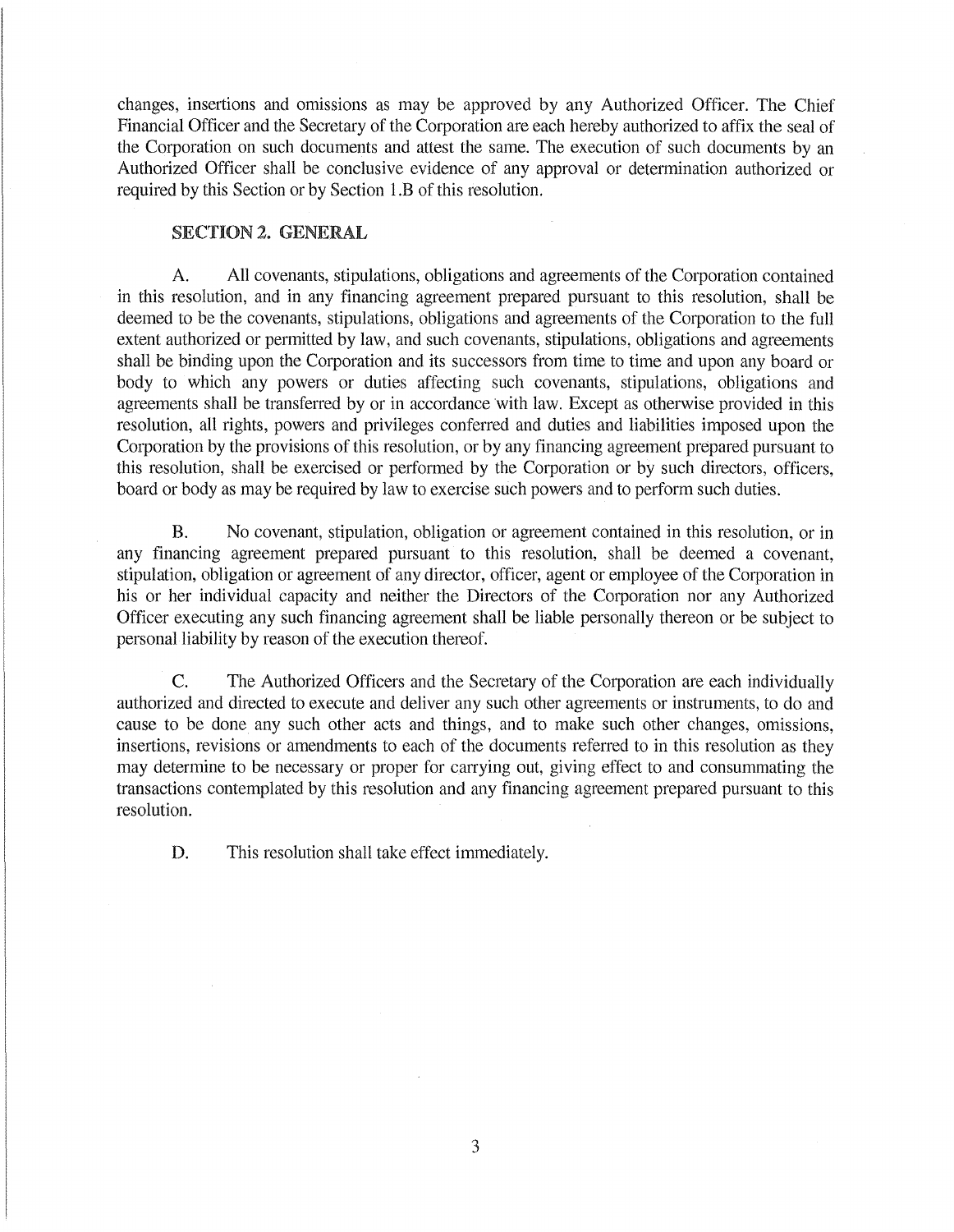## EXHIBIT A

## CWSRF SHORT-TERM DIRECT FINANCINGS

### SHORT-TERM INTEREST-FREE FINANCING:

|                       |                                     |                             | Short-Term<br>Financing<br>Maximum |                  |
|-----------------------|-------------------------------------|-----------------------------|------------------------------------|------------------|
| Project<br>Number     | Applicant                           | Counties                    | Principal<br>Amount                | Interest<br>Rate |
| $C3 - 7387 - 01 - 00$ | New York State<br>Thruway Authority | Rockland and<br>Westchester | \$255,725,000                      | 0%               |

### Project Description

This action consists of the financing of costs associated with the planning, design and construction of certain water quality related components associated with the New NY Bridge (NNYB) Project. The project is defined by the document entitled, "Water Quality Protection Elements of the New NY Bridge Project, Clean Water State Revolving Fund, Technical Memorandum", dated May 2014 and prepared by AKRF, Inc. This document was approved by the New York State Department of Environmental Conservation on June 12, 2014 and made eligible by the New York State Environmental Facilities Corporation on June 17, 2014.

The water quality related elements of the Project are consistent with the recommendations for implementation of the United States Environmental Protection Agency (USEPA) approved New York - New Jersey Harbor & Estuary Comprehensive Conservation and Management Plan (CCMP) of 1996, including the 2009 Comprehensive Restoration Plan, and the 2011 Action Plan.

#### SHORT-TERM MARKET-RATE FINANCING:

|                       |                   |              | Short-Term    |            |  |
|-----------------------|-------------------|--------------|---------------|------------|--|
|                       |                   |              | Market-Rate   | Initial    |  |
|                       |                   |              | Financing     | Interest   |  |
|                       |                   |              | Maximum       | Rate       |  |
| Project               |                   |              | Principal     | [not to    |  |
| Number                | Applicant         | Counties     | Amount        | exceed]    |  |
|                       | New York State    | Rockland and |               |            |  |
| $C3 - 7387 - 01 - 00$ | Thruway Authority | Westchester  | \$255,725,000 | $4\,$ $\,$ |  |

### Project Description

This action consists of the financing of costs associated with the planning, design and construction of certain water quality related